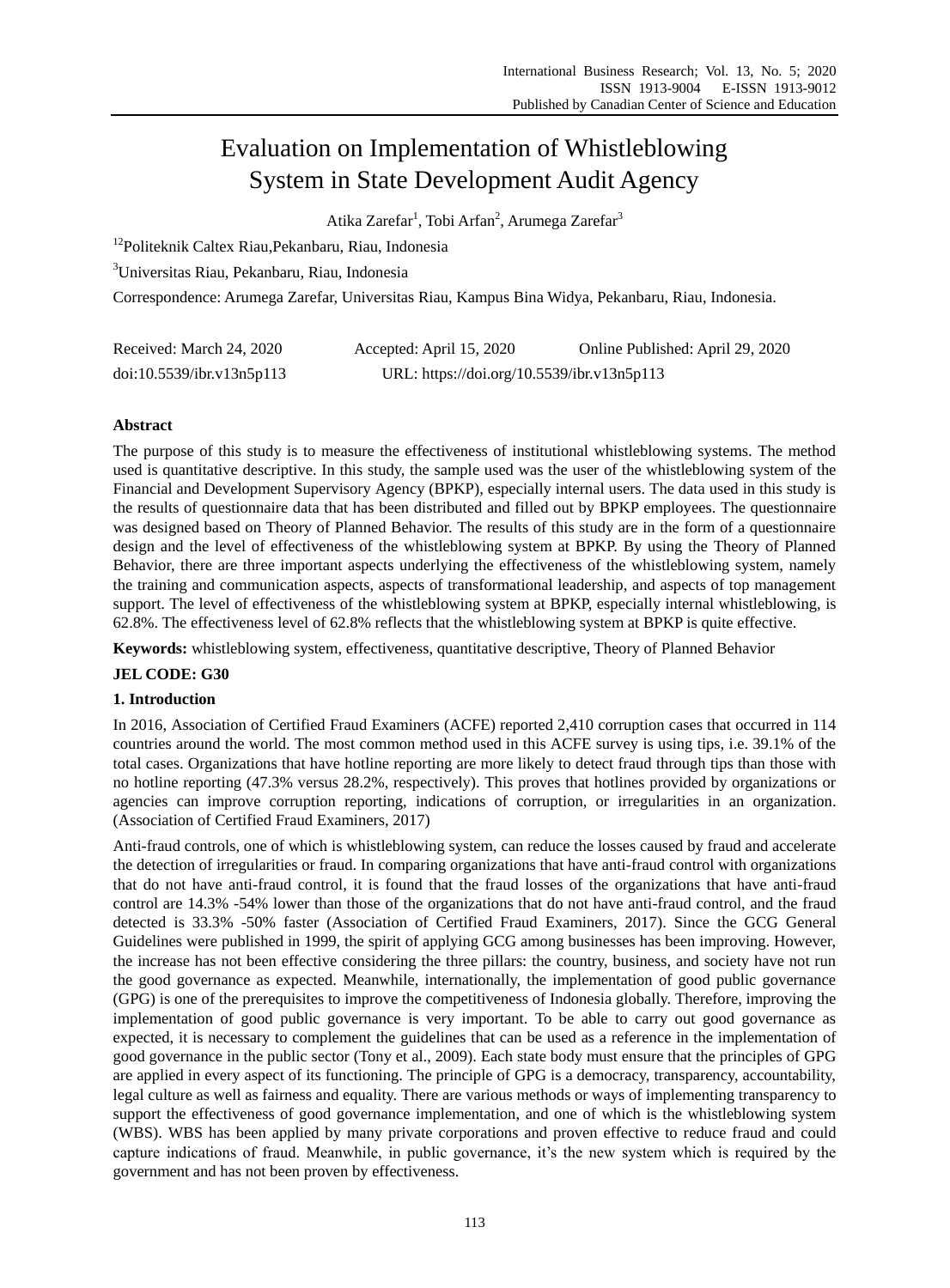Financial and Development Supervisory Board (BPKP) is a non-departmental government agency (LPND) under and directly responsible to the President. In order to achieve good governance and decent public service delivery in accordance with the general principles of good governance, one of which required the conditions in the implementation of BPKP basic tasks free from any violation of the applicable regulations. Whistleblowing system at BPKP is formed from the roadmap of bureaucratic reform in 2012-2014. In the program of strengthening supervision, there is one goal to be achieved: the decreasing level of abuse of authority. The objective is set forth in the work plan of preparing the whistleblower system SOP and the application of whistleblower system in order to increase the efforts of APIP (Government Internal Supervisory Apparatus) in reducing the level of abuse of authority (Badan Pengawasan Keuangan dan Pembangunan, 2017b).

Fraud within an organization may be corruption, asset use or fraud over the reporting of financial statements. (Trompeter et al., n.d.) describe a model of anti-cheating mechanism can be measured from both internal and external to detect fraud. WBS is one of mechanism that providing services for internal and external whistleblowers. In the whistleblower book published by the Witness and Victim Protection Agency (Komite Nasional Kebijakan Governance, 2017), it is mentioned that in order to create an effective whistleblowing system within an organization, there are several conditions that must be fulfilled the reporting system should be socialized to all employees, the authority receiving the report must be clear, such as the Board of Commissioners or the independent audit team established by the Board of Commissioners, employees should be assured that the report submitted is confidential and actionable, and then a worker who acts as a whistleblower should be protected so that he/she is not afraid or intimidated by threats, such as the threat of dismissal from his place of work.

In his research, (Waluyo, 2010), states that the effectiveness of the internal Whistleblowing system is influenced by training and communication variables, transformational leadership (agents of change, role models, and motivators) and top management support (resource provision, informant protection, and ethical working climate). An effective internal whistleblowing system will further strengthen hierarchical organizational control and reduce fraud within the organization.

From the above two sources, it can be concluded that the factors that influence the effectiveness of the organization's internal whistleblowing system are socialized systems such as training or communication, clear authority, transformational leadership (change agents, role models and motivators), and top management support in providing protection for whistleblowers Utilization of WBS system can be maximized on the internal side first, or better known as internal WBS. In a study conducted by (Waluyo, 2010), it is found that the effectiveness of internal whistleblowing is influenced by three aspects, namely training and communications training, transformational leadership aspects, and aspects of top management support. This study implied the three aspects for measure the effectiveness of whistleblowing system in BPKP.

## **2. Method**

This research was conducted at the Financial and Development Supervisory Agency (BPKP) by selecting the object of research: all employees in the Riau Province Representative Office. This research was conducted by distributing questionnaires to every BPKP employee. The questioner based on Theory of Planed Behaviour (TPB). Theory of Planned Behavior (TPB). TPB is by far the most widely applied theory on the links between attitudes, intention, and behavior, which makes it all the more surprising that whistleblowing researchers have thus far largely failed to draw upon it (Park & Blenkinsopp, 2009). The result of questionnaires that have been fulfilled and collected from the respondents could be represent the effectiveness of WBS. The effectiveness level of whistleblowing can be measured by the following measurement standards:

| Effectiveness Rate (%) | Achievement Level |
|------------------------|-------------------|
| $~<$ 40                | Very ineffective  |
| 40-59.99               | Ineffective       |
| 60-79.99               | Quite effective   |
| > 80                   | Very effective    |

Table 1. Standard of Effectiveness

Source: R & D Department of Home Affairs (1991) in (Budiani, 2007)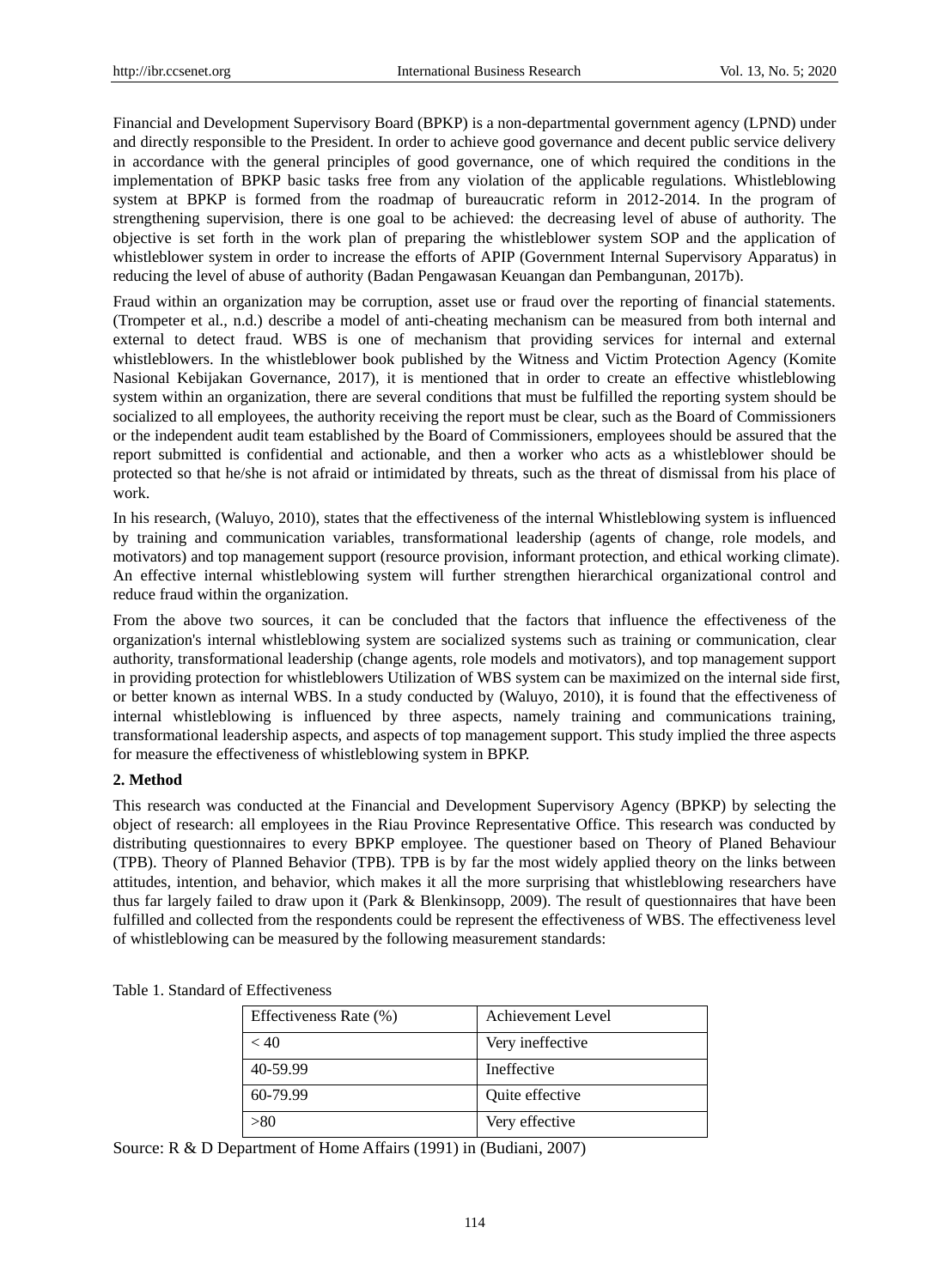The population of this study is all BPKP employees working at the Riau Province Representative Office. The population in this study was 127 people. All populations in this study were sampled. The type of data used in this study is primary data. Primary data used is in the form of questionnaires that have been filled by the respondents. Questionnaires were distributed to all employees working at the BPKP Representative Office of Riau Province. Data collection techniques used in this study are literature and field studies.

The variables used in this study are training and communication, transformational leadership, and top management support. Indicators of each variable can be seen in the following table:

| No           | Variable                         | Sub Variable                                                       | <b>Measurement</b><br>Instrument | Measurement<br>Scale | Measurement |
|--------------|----------------------------------|--------------------------------------------------------------------|----------------------------------|----------------------|-------------|
| $\mathbf{1}$ | and<br>Training<br>Communication | Whistleblowing<br>training                                         | Questionnaire                    | Likert               | Nominal     |
|              |                                  | Whistleblowing<br>$\overline{\phantom{a}}$<br>communication        |                                  |                      |             |
| 2            | Transformational<br>Leadership   | Leaders as agents of<br>-<br>change                                | Questionnaire                    | Likert               | Nominal     |
|              |                                  | Leaders<br>role<br><b>as</b><br>$\overline{\phantom{0}}$<br>models |                                  |                      |             |
|              |                                  | Leaders<br><b>as</b><br>$\qquad \qquad \blacksquare$<br>motivators |                                  |                      |             |
| 3.           | Top<br>Management                | Resource provision                                                 | Questionnaire                    | Likert               | Nominal     |
|              | Support                          | Informant protection<br>$\qquad \qquad$                            |                                  |                      |             |
|              |                                  | Ethical<br>working<br>$\qquad \qquad$<br>climate                   |                                  |                      |             |

Table 2. Operationalization of Research Variables

Source: (Waluyo, 2010)

Each variable has several sub-variables; each sub-variable will, later on, be represented by some statements prepared in a questionnaire. The results of the questionnaires can be tested first before the analysis.

The data quality is tested in two ways: the validity test and reliability test. Validity test is the test used to measure whether the questionnaire is valid or not. Instruments are said to be valid if it is able to measure what is desired and reveals the data being studied appropriately. Validity testing can be done by using correlation person; the accepted correlation person is the one with which the significance is<0,05 (2-tailed). Thus, we can see the correlation between construct variables that show significance. If the total construct score shows the significance of<0.05 then it can be concluded that each indicator question is valid (Ghozali, 2016).

On the other hand, the reliability test is used as a tool to measure a questionnaire which is an indicator of the variable or construct (Ghozali, 2016). The method used for this test is calculating the Cronbach alpha to test the feasibility of consistency across the scale used. The instrument is said to be reliable if it has Cronbach alpha greater than 0.70 (Nunnally, 1994 in (Ghozali, 2016)).

The data analysis technique used in this research is quantitative descriptive, that is studying the problems that exist in a population and the prevailing procedure. The purpose of the quantitative descriptive is to provide an overview of the data being analyzed. The analysis shows the effectiveness of each variable/ sub-variable/ parameter.

## **3. Result**

## *3.1 The Effective Whistleblowing System*

There is a great deal of evidence to suggest that whistleblowing is one of the most important sources of information for detecting and reducing illegal and unethical corporate behaviors (Kohn, 2011). The neo-liberal de-regulation trend may be reversing in the direction of more regulation as a result of both the world-wide financial crisis of 2008 and the massive amount of whistle-blowing about the financial practices of both government and business that contributed to the crisis (Davis, 2009; Financial Crisis Inquiry Commission, 2011; Nielsen, 2010; Posner, 2010)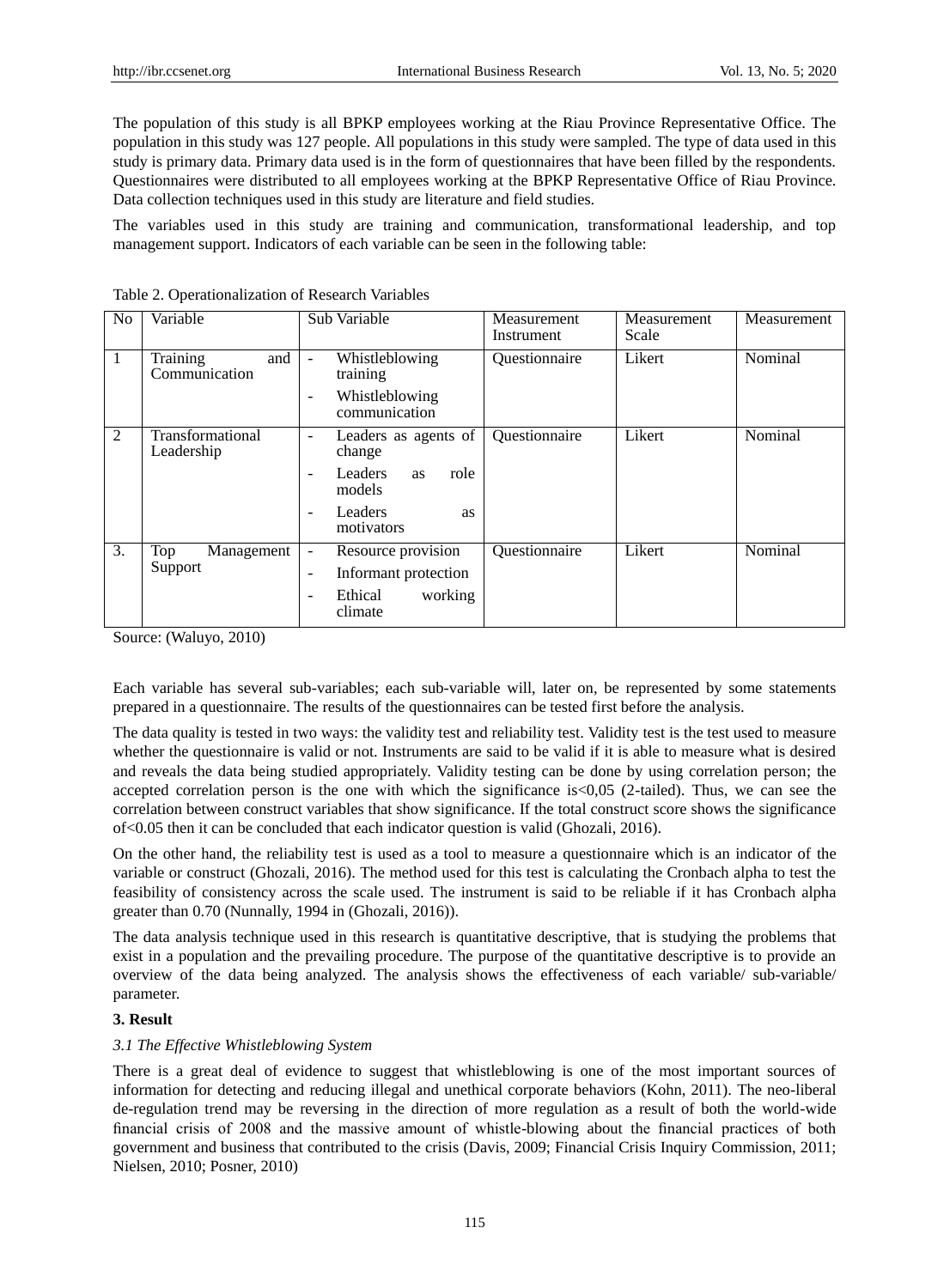Using the Theory of Planned Behavior, we conducted the questioner which consist of three aspects to significantly affect the effectiveness of a whistleblowing system. These three aspects are very important in running an effective whistleblowing system. The first aspect is training and communication. Training and communication aspect is the most important aspect of running an effective whistleblowing system. This includes all types of training facilities provided by the management to all employees who are given facilities/ authority to utilize whistleblowing systems that exist within an organization/ agency. The facility consists of the availability of training materials, the guidebooks of code of ethics/ code of conduct for employees, the availability of sufficient funds to do the training, the availability of scheduling to implement the training within a specific period, the availability of competent facilitators, and the refresh program or repeated trainings for employees who have participated in previous trainings. This is in line with the increasingly prevalent managerial view leads to the establishment of guidelines that present elements of effective whistleblowing procedures (BSI British Standars, 2008). The 5th Global Crime Survey was carried out by Price water house Coopers in 2009 stated that the ineffectiveness or the absence of such procedures, which could be due to lack of support within organizations, insufficient publicity, and/ or leadership not been seen to take whistle blowing seriously (Tony et al., 2009).

After the training on the use of the whistleblowing system is done, an organization/ agency still has a duty to communicate or socialize the existing whistleblowing system. This kind of communication can be done by holding formal training or discussing it in business meetings or other gatherings. Attempt to communicate the whistleblowing system can also be done by the management by using internal publication media such as newsletters or websites. The management also has an obligation to publish the results of investigations obtained from whistleblowing that has been run on the existing internal media. In addition to publication, the management is also expected to discuss the ethical issues that exist within the organization in each training held. One can cautiously conclude that statutory regulation such as whistleblower protection hardly leads to effective whistleblowing systems as long as organizations are not convinced of the benefits. Statutory approaches that focus on incentives for implementation therefore in principle seem to be a better solution.

The second aspect of the whistleblowing system is transformational leadership. Transformational leadership is an aspect that must be played by the leader of an organization/ body that runs whistleblowing system. The leader is a reflection of an organization. The role of a leader is very strong in an organization, especially an organization that has run a whistleblowing system. The transformational leadership aspect consists of the role of a leader as an agent of change, the role of leader as role model, and the role of leader as a motivator for his employees.

As a unit leader in an organization that has been running a whistleblowing system, the unit leader is expected to be the agent of change with a vision for the future of the organization he leads. In setting the vision, the leader must have high expectations and standards in order to motivate his employees to achieve that vision. Unit leaders are expected to have the open-mindedness to new things that can advance their organizations in various fields. Leaders in the operational unit are also challenged to take risks to make their organization better than ever. With the courage of the head of the unit, he is expected to infect employees and encourage employees to be able to uphold the truth.

In the aspect of transformational leadership, leaders are also expected to be role models for their employees. For example, unit leaders should have a good understanding of a good whistleblowing system, so if employees ask about whistleblowing systems to their leaders, the leaders can explain them properly. Unit leaders are also required to behave in accordance with the code of conduct in their organization. This can be an example for other employees to behave within an organization. The unit leaders must also uphold the core values of their organization and do not commit any fraud, financial fraud or cheating in compliance. If a leader has been a good role model for his employees, he will gain trust from all his employees/ subordinates. Thus, he can easily encourage the employees to run the whistleblowing system correctly. That is a culture of the organization, the culture in the organization is one that allows employees to speak up without fear. (Rachagan & Kuppusamy, 2013).

Being a motivator is also the task of a leader within an organization. A leader is expected to be a good motivator for the employees/ subordinates. Among the roles of the leader as a motivator is to invite the employees to be engaged in organizational development, motivate them to always behave in accordance with the ethics of the organization, transform the employees to have the vision to achieve the best achievement, transform employees' behaviour in harmony with organizational goals, and motivate employees to increase their sense of ownership of the organization. In addition, a leader should also have a high trust in their employees, so that there is a high synergy between leaders and subordinates in running an organization.

The last aspect of running a whistleblowing system is top management support. High-level management support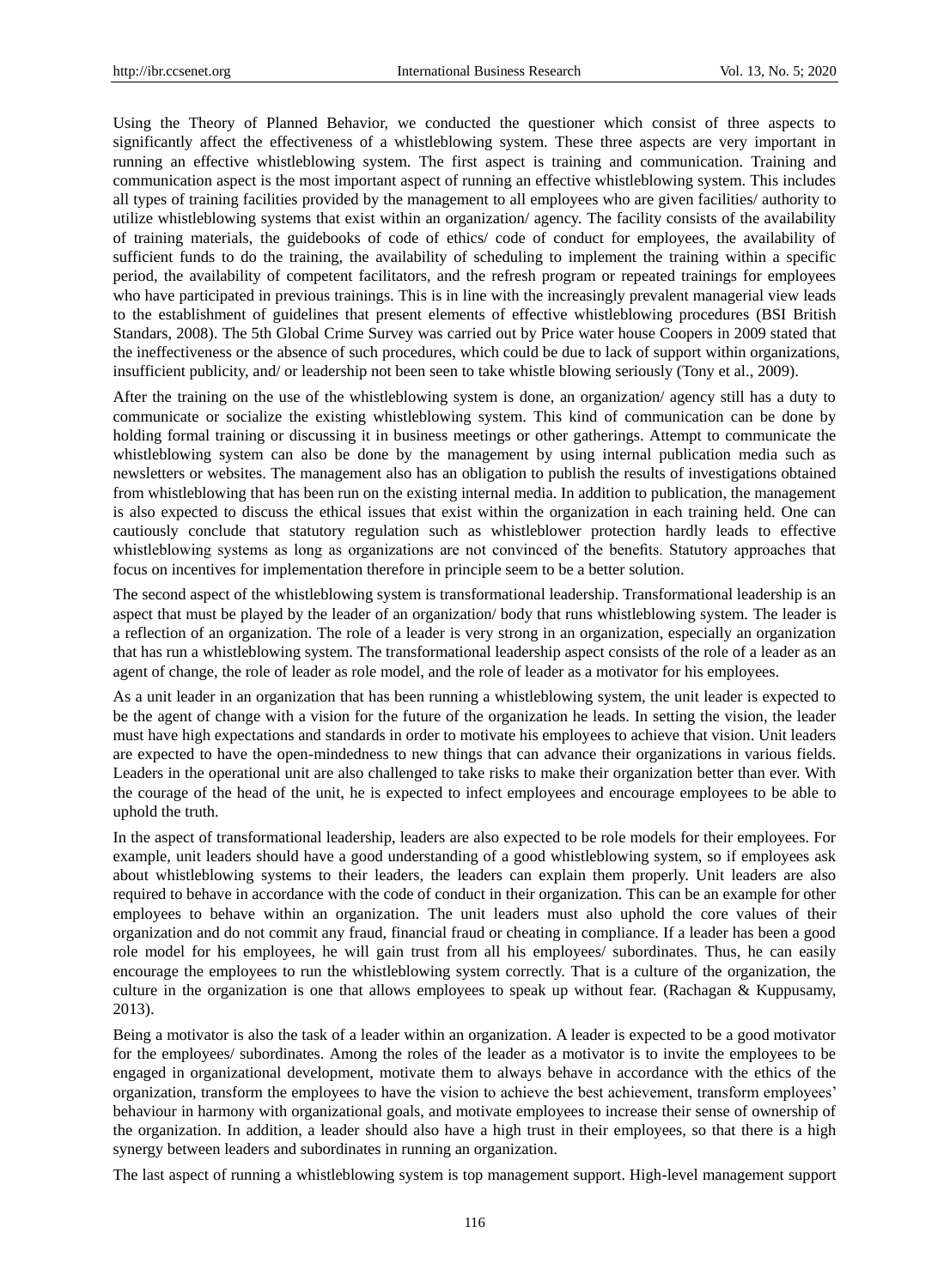is crucial in running a whistleblowing system. Retaliation against whistle-blowers can also be much more severe than loss of money and career opportunities. It can also include retaliation in the form of jailing, torturing, and killing whistleblowers (Nielsen, 2013). Unfortunately, a massive amount of evidence that whistle-blowers are both retaliated against and suffer very negative consequences from whistle-blowing in a wide variety of circumstances and countries (Kohn, 2011). Without top-level management support or if upper management does not pay attention to the whistleblowing system, the system will not work effectively. (Guthrie & Taylor, 2017) stating that confidence in the holder of power and protection for complainant disclosure reporters further increases the reporting intent of disclosure. (Seifert et al., 2014) describes the findings of his experiments that the disclosure of fraud is caused not only by the conditions of justice created within the organization but also of trust in the organization's leadership. The same is stated by (Gao et al., 2011) that the belief underlies the courage of individuals taking risks revealing illegal conditions in the workplace. Employees become brave when leaders provide security guarantees for themselves as well as their families. It is this belief that causes the individual to know the existence of cheating gets protection from the potential threat of fraud perpetrator. The essence of protection in disclosure is a sense of security from the threat of fraud perpetrated in the form of physical protection or career sustainability (Utami et al., 2017).

Top-level management support consists of three elements: resources provision, informant protection, and ethical working climate. The most important management support in running the whistleblowing system is the support of resources in the form of budgeted funds. Upper-level management should be committed to allocating budgets to support all forms of activities from the start of the establishment of the system to the system evaluation process, as well as the investigation process in the event of fraud cheating reporting. Top-level management should also prepare budgets to conduct training that can support the whistleblowing system such as code of ethics/ code of conduct training, and socialize the implementation of the system.

The second top management support is in the form of protection against the informant. Informants who report fraud or indications of fraud occurring within their organizations through a whistleblowing system should be protected by top management. The form of protection afforded by top management may be the protection of the informant against any possible threats or retaliation and the protection of any sanction that may be imposed by the employer on the reports he provides.

The last management support is ethical working climate. In this aspect, top management plays a role in creating an ethical working atmosphere so that all employees can be carried away in a good ethical working climate. Good ethical working climate can be one of the triggers of employees to obey rules and uphold the truth.

Furthermore, the role of management is to follow up any reporting coming or submitted by each employee. If the management does not follow up or is indifferent to the reporting submitted by the employee through whistleblowing system, it means the whistleblowing system is not running perfectly and effectively. A whistleblowing system is created to obtain reporting of non-compliance or indication of fraud committed by employees. Therefore, if the reporting is ignored or not followed up on a regular basis, the informants will be reluctant to report back irregularities committed by their counterparts on this whistleblowing system.

Top-level management is also required to be consistent with the whistleblowing system policies that have been made. Top-level management in an organization could build the culture of organization. An ethical organizational guidance about what is culture will provide legitimate, encouraged behavior in the perceived to organization. If organizations are encourage ethical behaviors and discipline unethical behaviors,observers will have more will beconsidered aslegitimate confidence that heir reporting management and appropriate, and accepted by management and coworker. (Zhang et al., 2009)

Every employee reported and there is a strong evidence has to be followed up or processed in accordance with established standards. All employees have the same position in this whistleblowing system. Once processed in established standards, management must also be firm in sanctioning all proven fraud after undergoing the evaluation process and found guilty.

The three aspects described earlier are 3 aspects that ideally exist in running an effective whistleblowing system. These three aspects must be considered by policy makers or those who undergo policies within an organization for the purpose of the establishment of whistleblowing system can be achieved in accordance with the expected by the management.

Whistleblowing system (WBS) at BPKP is formed from the bureaucratic reform roadmap of 2012-2014. In this program there is one goal to be achieved is the decreasing level of export authority. The objectives required in the SOP whistleblower system preparation work plan and the application of the whistleblower system in order to enhance APIP (Government Intermediate Supervisory Apparatus) in reducing the degree of authority. (Badan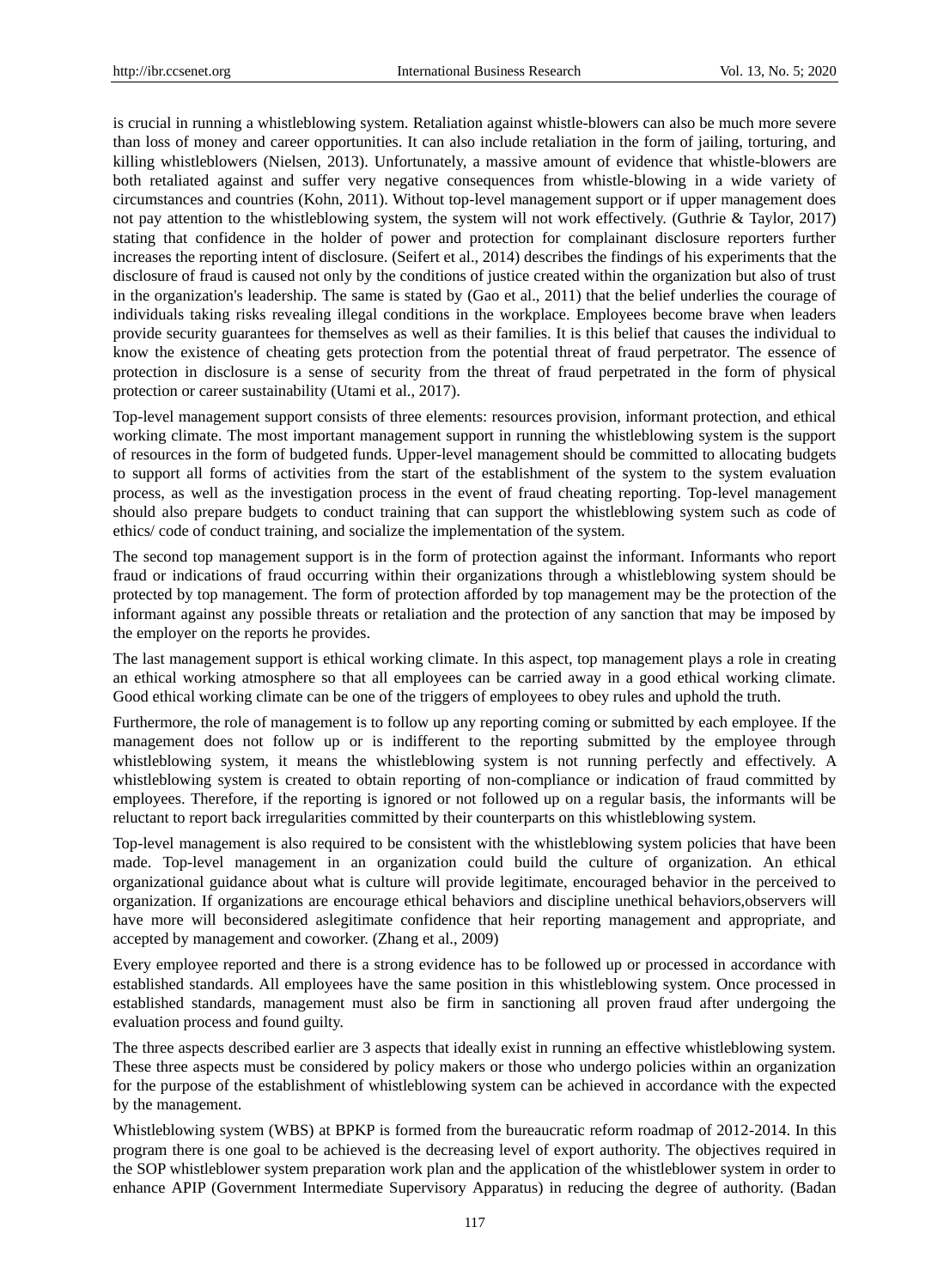Pengawasan Keuangan dan Pembangunan, 2017a)

In the management of WBS, BPKP has five (5) basic principles, first, confidentiality, personnel involved either directly or indirectly with the confidentiality of the reporting identity, complaint information, complaint, review report, audit investigative report, and complaint handling report. The second, protection, reporter of protection and security, personal or free from threats and retaliation with respect to reporting which he or she will be, or has provided. The third, convenience, the WBS management mechanism shall be designed to provide and serve BPKP in the context of complaints, as well as good service to the complainant. The fourth, independent, in the handling of complaints, Officials involved in the matter of complaints are active and free of any party sensations. And the last, focus and substance, handling the true substance of and not used to seek informer information. (Badan Pengawasan Keuangan dan Pembangunan, 2017a)

WBS BPKP protects some rights whistleblower, that are: Reporting/filing any type of irregularities/violations committed by BPKP employees and obtaining information on follow-up complaints; Obtain guarantees of confidentiality of the reporting identity; Obtain protection as a reporting witness according to law. That should already be in the whistleblower rights. Research result (Kaplan et al., 2009) who found that identity confidentiality the reporter will reduce the threat (retaliation) to be received by the complainant.

#### *3.2 The Effectiveness of Whistleblowing System*

In this study, researchers used questionnaires as a tool to measure the effectiveness of the whistleblowing system at BPKP with Riau Province Representative Office as the sample. The number of questionnaires distributed is as many as 127 questionnaires distributed to all employees in the Riau Province Representative Office. Of the 127 questionnaires distributed, the questionnaires returned are as many as 32 questionnaires or 25.2% of the total. The respondents are scattered across various gender, age levels, job levels, and working period. The following details of the distribution of respondents:

|  |  | Table 3. Respondent Demography |
|--|--|--------------------------------|
|--|--|--------------------------------|

| Description           | Percentage |
|-----------------------|------------|
| gender:               |            |
| a. Male               | 58.06%     |
| b. Female             | 41.94%     |
| age levels:           |            |
| a. 20-30 Years        | 54.83%     |
| b. 31-40 Years        | 0.09%      |
| c. 41-50 Years        | 35.48%     |
| d. 51-60 Years        | 0%         |
| job levels :          |            |
| a. senior high school |            |
| b. diploma            | 6.45%      |
| c. bachelor           | 83.87%     |
| d. master             | 9.68%      |
| e. doctor             |            |
| working period:       |            |
| $a. < 5$ Years        | 51.62%     |
| b. 6-10 Years         | 12.90%     |
| c. 11-15 Years        | 6.45%      |
| d. 16-20 Years        | 6.45%      |
| e. $>20$ Years        | 22.58%     |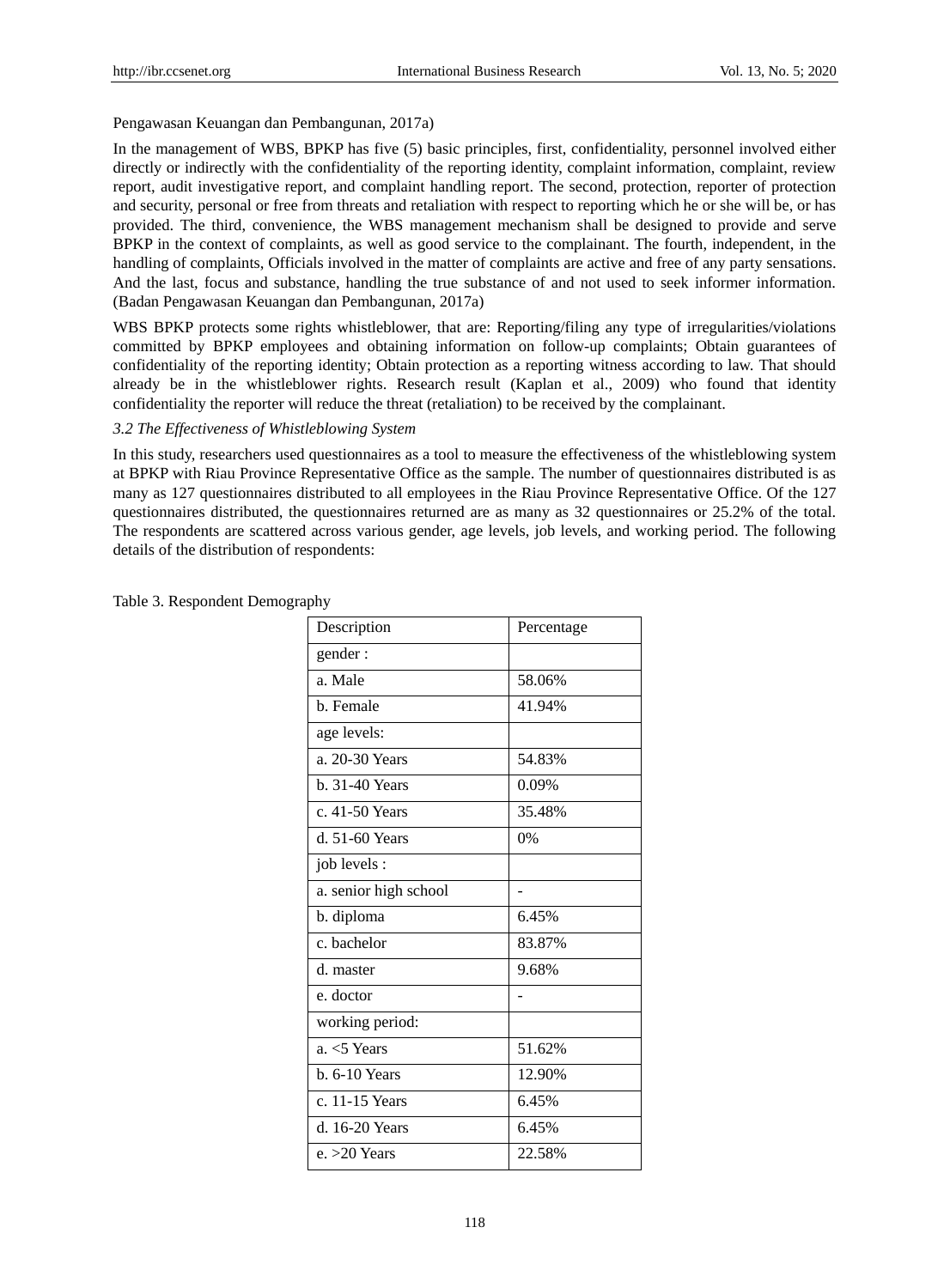In the demographics by age, it can be seen that the respondents are mostly men with a percentage of 58.06%. While in demographics by age, most respondents exist in the age range between 20-30 years. Thus the working life of most respondents also existed during the working period> 20 years. Meanwhile, if viewed demography based on education level, the majority of respondents have education level bachelor degree with percentage 83.87%.

After the data questionnaires are collected, the quality of data is tested to measure whether the data obtained from the questionnaire is valid data and is reliable as the basis of research results. The data quality test consists of 2, the validity test and the reliability test. The testing of this research validity uses correlation person. The result of the validity test with correlation person indicates that all question items are valid. This can be seen from the total correlation of the construct score with all the question items indicating the significance of  $0.00$  ( $< 0.05$ ). Below are the details of the number of valid question items:

| Table 4. Validity Test Results |  |
|--------------------------------|--|
|--------------------------------|--|

| <b>Question Variable</b>            | Number of Questions |    | Valid   Invalid |
|-------------------------------------|---------------------|----|-----------------|
| Training and Communication          |                     |    |                 |
| <b>Transformational Leadership</b>  |                     |    |                 |
| <b>Top-level Management Support</b> |                     |    |                 |
| Total                               | 43                  | 43 | 0               |

From three variables that used and 43 questions in total, the researchers obtained the average data as follows:

|  |  | Table 5. Statistic Descriptive |  |  |
|--|--|--------------------------------|--|--|
|--|--|--------------------------------|--|--|

| <b>Question Variable</b>           | Number of Questions | Mean  |
|------------------------------------|---------------------|-------|
| Training and Communication         |                     | 4.68  |
| <b>Transformational Leadership</b> |                     | 14.08 |
| Top-level Management Support       | 15                  | 9.44  |

From data in table 5, we could see that training and communication have the lowest average when compared with two other variables, with an average of 4, 68 out of the 11 questions asked. this proves that the variable training and communication is very minimal applied in BPKP. Furthermore, top management level variables can also be classified into low averages. Top-level management has an average of 9.44 out of 15 questions. Meanwhile, transformational leadership has an average of 14.08 out of a total of 17 questions. this is the highest variable compared to the other two variables.

Testing the reliability of this study uses one-shot measurement or once measurement, which is using Cronbach alpha with the estimate of a minimum limit of 0.70. Research variables will be said reliable if Cronbach Alpha has a value greater than 0.70. Conversely, if the alpha coefficient of the instrument is lower than 0.70, the instrument is not reliable for use in research. The results of the reliability test indicate that all question variables are reliable with the value of Cronbach alpha  $> 0.70$ . Here are the details of Cronbach alpha test results:

#### Table 6. Reliable Test Results

| <b>Question Variable</b>            | Cronbach Alpha |
|-------------------------------------|----------------|
| Training and Communication          | 0.900          |
| <b>Transformational Leadership</b>  | 0.971          |
| <b>Top-level Management Support</b> | 0.866          |

The effectiveness of the whistleblowing system was measured by using the average questionnaire value of each respondent. Before determining the level of total whistleblowing system effectiveness, we first look for the mean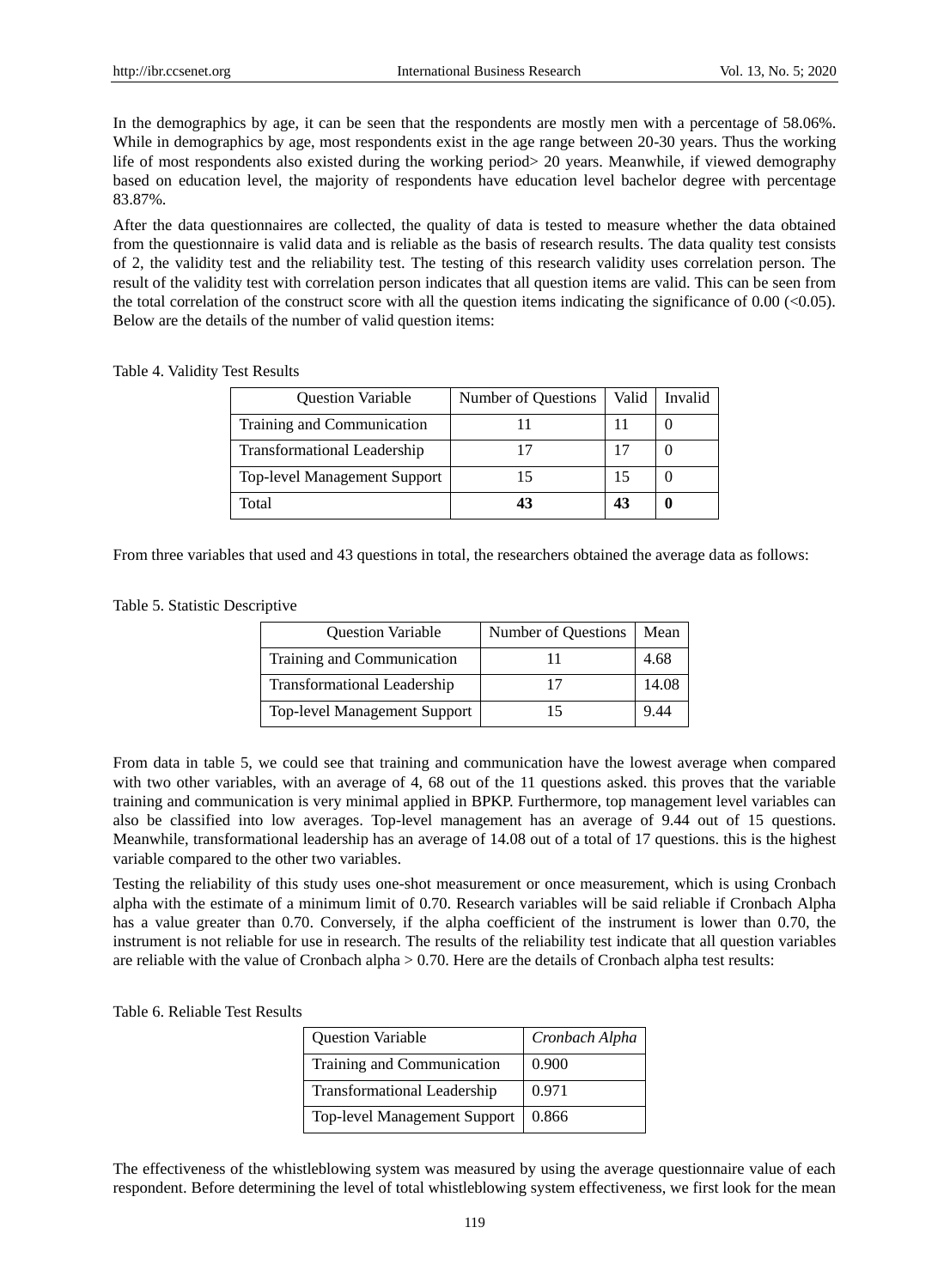of each variable. Following are the average calculation results for each variable:

|  |  |  | Table 7. Training and Communication Variable |  |
|--|--|--|----------------------------------------------|--|
|--|--|--|----------------------------------------------|--|

| <b>Ouestions</b> | Mean | <i>Std. Deviation</i> |
|------------------|------|-----------------------|
| TC1              | 0.44 | 0.507                 |
| TC <sub>2</sub>  | 0.64 | 0.490                 |
| TC3              | 0.28 | 0.458                 |
| TC4              | 0.32 | 0.476                 |
| TC <sub>5</sub>  | 0.44 | 0.507                 |
| TC6              | 0.16 | 0.374                 |
| TC7              | 0.32 | 0.476                 |
| TC8              | 0.44 | 0.507                 |
| TC9              | 0.68 | 0.476                 |
| <b>TC10</b>      | 0.40 | 0.500                 |
| <b>TC11</b>      | 0.56 | 0.507                 |
| Total            | 0.43 | 0.479                 |

Table 8. Transformational Teadership Variable

| Questions       | Mean | <i>Std. Deviation</i> |
|-----------------|------|-----------------------|
| TL1             | 0.84 | 0.374                 |
| TL <sub>2</sub> | 0.84 | 0.374                 |
| TL3             | 0.84 | 0.374                 |
| TL <sub>4</sub> | 0.64 | 0.490                 |
| TL <sub>5</sub> | 0.80 | 0.408                 |
| TL <sub>6</sub> | 0.84 | 0.374                 |
| TL7             | 0.92 | 0.277                 |
| TL8             | 0.84 | 0.374                 |
| TL9             | 0.88 | 0.408                 |
| <b>TL10</b>     | 0.92 | 0.332                 |
| <b>TL11</b>     | 0.84 | 0.374                 |
| <b>TL12</b>     | 0.80 | 0.408                 |
| <b>TL13</b>     | 0.88 | 0.332                 |
| <b>TL14</b>     | 0.84 | 0.374                 |
| <b>TL15</b>     | 0.80 | 0.408                 |
| <b>TL16</b>     | 0.80 | 0.408                 |
| <b>TL17</b>     | 0.76 | 0.436                 |
| Total           | 0.83 | 0.376                 |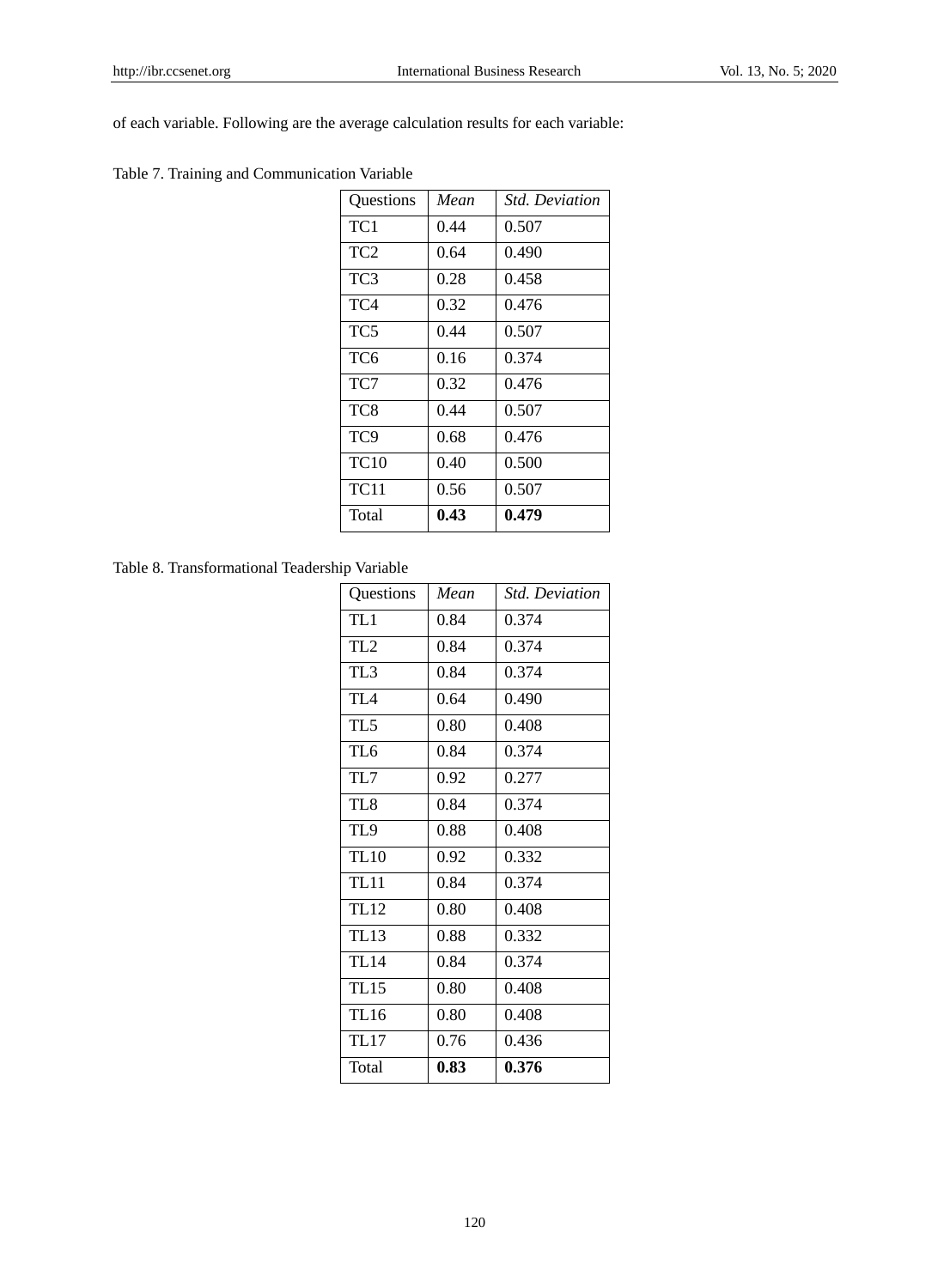|  | Table 9. Top-level Management Support Variable |  |
|--|------------------------------------------------|--|
|  |                                                |  |

| Questions         | Mean | <i>Std. Deviation</i> |
|-------------------|------|-----------------------|
| TMS1              | 0.40 | 0.500                 |
| TMS2              | 0.40 | 0.500                 |
| TMS3              | 0.44 | 0.507                 |
| TMS4              | 0.44 | 0.507                 |
| TMS5              | 0.28 | 0.458                 |
| TMS6              | 0.36 | 0.490                 |
| TMS7              | 0.40 | 0.500                 |
| TMS8              | 0.80 | 0.408                 |
| TMS9              | 0.80 | 0.408                 |
| TMS <sub>10</sub> | 0.80 | 0.408                 |
| TMS <sub>11</sub> | 0.80 | 0.408                 |
| TMS <sub>12</sub> | 0.92 | 0.277                 |
| TMS13             | 0.88 | 0.332                 |
| TMS14             | 0.80 | 0.408                 |
| <b>TMS15</b>      | 0.92 | 0.277                 |
| Total             | 0.63 | 0.430                 |

The effectiveness of whistleblowing system at BPKP, especially internal whistleblowing, shows a 62,8% effectiveness level. The 62,8% effectiveness rate reflects that the effectiveness of the whistleblowing system at BPKP is at a sufficiently effective level. With this level of effectiveness achieved during the 2 years since the whistleblowing system was built, it shows the seriousness of BPKP in running the whistleblowing system in order to achieve the initial goal of establishing the system.

The ethicality of top management an ethical model of normative behavior that determines what is sets up organization; that is, what is acceptable in the good and appropriate behaviour. If elaborated per question variable, it can be seen that the highest level of effectiveness is in transformational leadership variable with effectiveness level at 89% (> 80%). Transformational leadership is at the very effective level, while the other 2 variables, namely top management support and training and communication are at the sufficiently effective and less effective. Here's a breakdown of effectiveness levels per variable:

| <b>Question Variable</b>           | level of effectiveness |
|------------------------------------|------------------------|
| Training and communication         | 42.5%                  |
| Transformational leadership        | 82.8%                  |
| Top-level<br>management<br>Support | 63%                    |
| Average                            | 62.8%                  |

From the table above, it can be seen that the low level of effectiveness ( $\langle 50\% \rangle$ ) is in training and communication. This is in line with the research conducted by (Lastika & Purwatiningsih, 2013), the research conducted at the Directorate General of Taxation (DJP), the results of the study stated that one of the obstacles faced by the DJP in the implementation of WBS system is the lack of understanding of DJP employees on WBS system. This indicates that training and socialization on whistleblowing system are still lacking and needs to be improved. It is also in line with the suggestions filled out by the respondents. The respondents expect the training and socialization of the whistleblowing system so that BPKP employees in the Riau Province representative office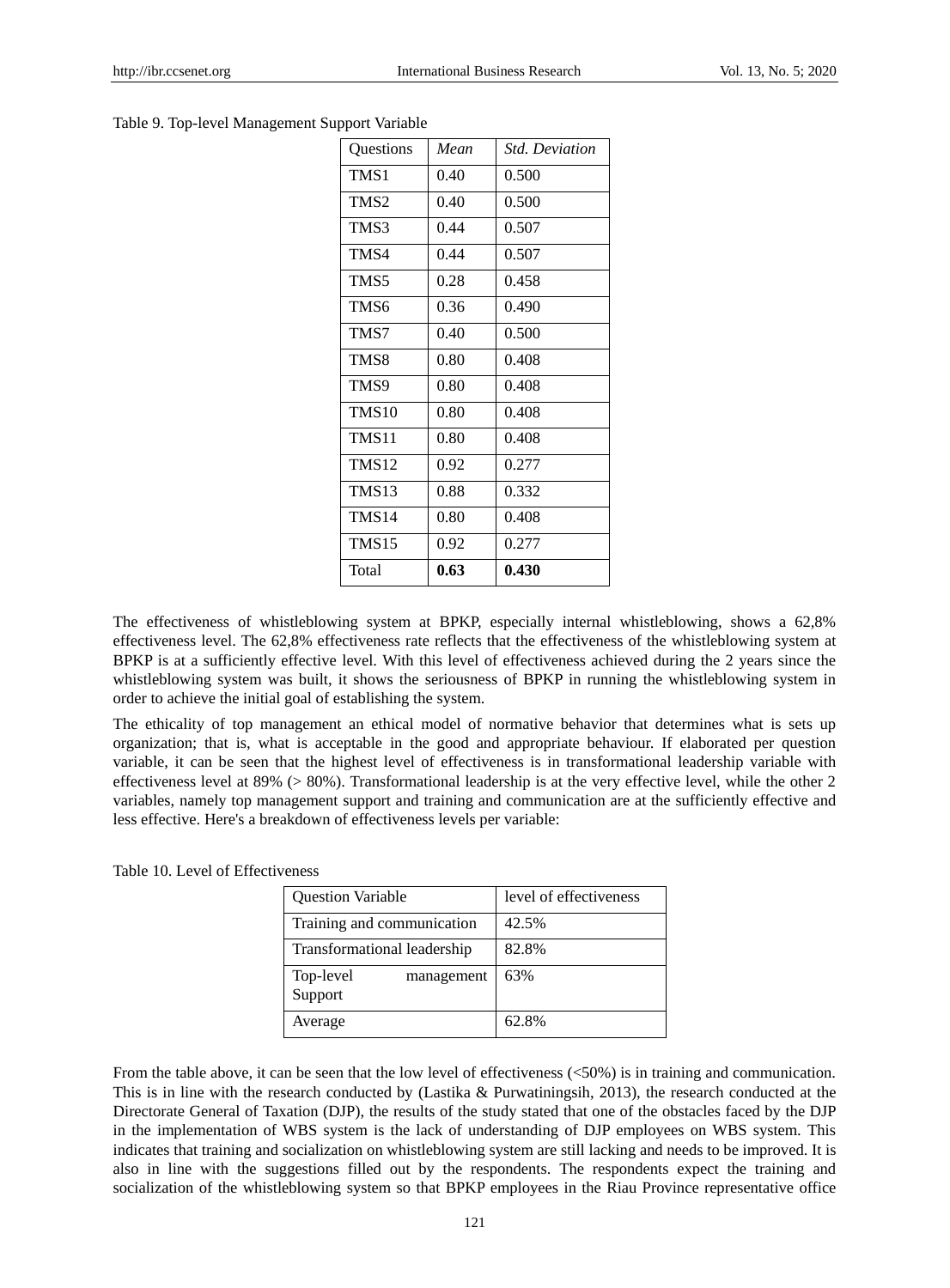can also use it effectively. Although the transformational leadership has reached a very effective level of effectiveness, we still have to improve the effectiveness to root out corruption. With the institutional transformation and government's campaign to root out corruption, we would expect more establishing an effective ethics improvement in management system. (Zhang et al., 2009).

#### **4. Conclusion**

Using the Theory of Planned Behavior, there are three important aspects that underlie the effectiveness of the whistleblowing system, namely training and communication aspects, transformational leadership aspects, and aspects of top management support. From 3 aspects, the researchers conducted a survey through the media questionnaire to the respondents who are internal whistleblowing system users in BPKP.

From the effectiveness of the whistleblowing system in the focus of internal whistleblowing research, it can be concluded that internal whistleblowing at BPKP can be categorized quite effectively. This can be seen from the calculation level of the effectiveness whistleblowing system, which is at the number 62,8%. With this level of effectiveness, it shows the seriousness of BPKP in running the whistleblowing system in order to achieve the initial goals of the whistleblowing system. On the other hand, it also shows that there is still many that can be improved and developed so that it can become a system that gives impact to Good Public Governance.

BPKP can improve the effectiveness of the whistleblowing system by paying more attention to training and sharing to its employees on the use of complaints through whistleblowing system and an explanation of guideline and protections that are given to whistleblowers. Training about the system, and sharing about the regulation and protection of whistleblowers. So that the whistleblowing system that has been run can provide the output as expected. In addition, top management should also be able to support whistleblowing systems in order to run more effectively. Support provided by top management can be a sufficient budget allocation to support the whistleblowing system as well as by providing moral support to employees. BPKP have to handle the deficiencies of the system to achieve objectives of whistleblowing system. Research of implementation of whistleblowing system in BPKP could provide valuable information about effectiveness whistleblowing system on an organization and help them to employ, predict, and manage internal whistleblowing more effectively.

#### **Acknowledgements**

Thanks to the Ministry of Technology and Higher Education for the support of funds so that this article can be completed on time. Thanks also to Research and Community Service (UPPM) Politeknik Caltex Riau which has provided moral support and administrative support so that this research can be finished.

#### **References**

Association of Certified Fraud Examiners. (2017). *REPORT TO THE NATIONS Letter from the President*.

- Badan Pengawasan Keuangan dan Pembangunan. (2017a). *Hak Pelapor*. Retrieved from http://wbs.bpkp.go.id/wbs/pelapor/register
- Badan Pengawasan Keuangan dan Pembangunan. (2017b). *Sejarah Singkat BPKP*. Retrieved from http://www.bpkp.go.id/konten/4/Sejarah-Singkat-BPKP.bpkp
- BSI British Standars. (2008). *Whistleblowing arrangements Code of practice*.
- Budiani, N. W. (2007). *Efektivitas program penanggulangan pengangguran karang taruna "eka taruna bhakti" desa sumerta kelod kecamatan denpasar timur kota denpasar*. *2*.
- Davis, G. F. (2009). *Managed by the Markets: How Finance Re-Shaped America*.
- Financial Crisis Inquiry Commission, & U. S. F. C. I. C. (2011). *INQUIRY REPORT FINANCIAL Final Report of the National Commission*.
- Gao, L., Janssen, O., & Shi, K. (2011). Leader trust and employee voice: The moderating role of empowering leader behaviors. *Leadership Quarterly*, *22*(4), 787-798. https://doi.org/10.1016/j.leaqua.2011.05.015
- Ghozali, I. (2016). *Aplikasi Analsis Multivariete dengan Program IBM SPSS 23*. Badan Penerbit Universitas Diponegoro.
- Guthrie, C. P., & Taylor, E. Z. (2017). Whistleblowing on Fraud for Pay: Can I Trust You? *Journal of Forensic Accounting Research*, *2*(1), A1-A19. https://doi.org/10.2308/jfar-51723
- Kaplan, S. E., Pany, K., Samuels, J. A., & Zhang, J. (2009). An examination of the effects of procedural safeguards on intentions to anonymously report fraud. *Auditing*, *28*(2), 273-288. https://doi.org/10.2308/aud.2009.28.2.273